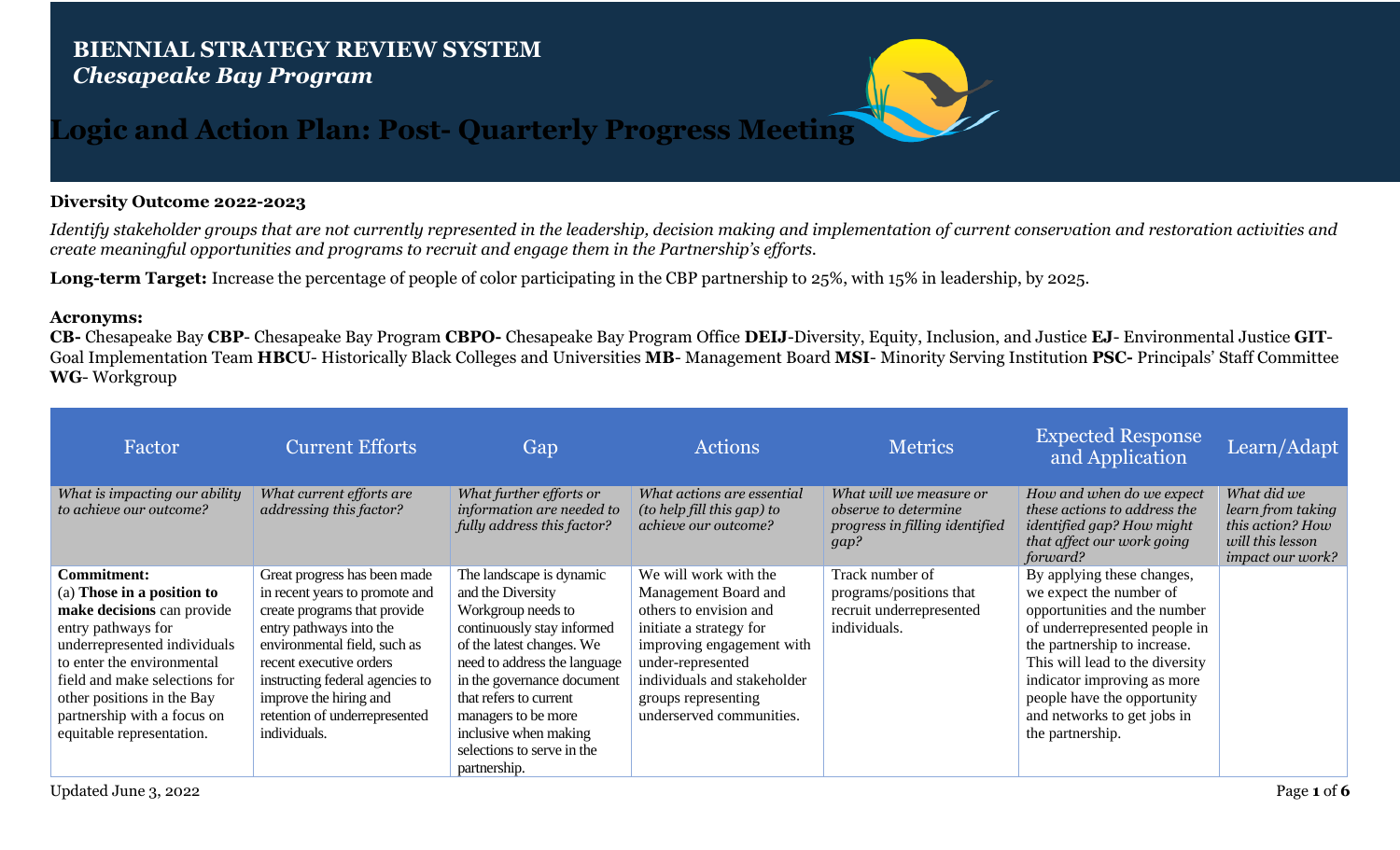| <b>Funding:</b><br>(b) An equitable lens must be<br>applied to grants and other<br>funding opportunities.                                                                                                                                                                  | Many organizations and<br>agencies have adjusted their<br>guidelines and grant processes<br>to address these inequities. In<br>2021, EPA's Most Effective<br>Basins funding directed 1.25<br>M (out of a total of 8 M in<br>funding) specifically targeted<br>to reach underrepresented<br>communities. | There is more work to be<br>done to make grant<br>processes and funding<br>equitable. CBP groups<br>need guidelines, best<br>practices and examples on<br>how to do this.                                                                                                                                                             | Assess current practices and<br>develop a mechanism to<br>track improvements in<br>funders' ability to reach<br>under-represented<br>organizations and<br>overburdened communities.                                                                                                                                                                                               | Track changes to grants that<br>adjust their requirements,<br>guidelines, and/or processes<br>to make them more<br>equitable. Track differences<br>in the types and locations of<br>organizations receiving<br>funding. | By applying these changes,<br>grant funding will be more<br>accessible to<br>underrepresented groups and<br>funds will be distributed more<br>equitably.                                     |  |
|----------------------------------------------------------------------------------------------------------------------------------------------------------------------------------------------------------------------------------------------------------------------------|---------------------------------------------------------------------------------------------------------------------------------------------------------------------------------------------------------------------------------------------------------------------------------------------------------|---------------------------------------------------------------------------------------------------------------------------------------------------------------------------------------------------------------------------------------------------------------------------------------------------------------------------------------|-----------------------------------------------------------------------------------------------------------------------------------------------------------------------------------------------------------------------------------------------------------------------------------------------------------------------------------------------------------------------------------|-------------------------------------------------------------------------------------------------------------------------------------------------------------------------------------------------------------------------|----------------------------------------------------------------------------------------------------------------------------------------------------------------------------------------------|--|
| <b>Employment:</b><br>(a) Eliminate bias and promote<br>inclusiveness in recruitment,<br>hiring, and retention practices<br>among CBP partners.<br>Collaborate with partners to<br>implement DEIJ considerations<br>in hiring for all positions within<br>the partnership. | Some organizations are<br>adjusting their recruitment,<br>hiring practices (e.g. job<br>descriptions) to promote<br>greater inclusiveness.                                                                                                                                                              | We need to better<br>coordinate to establish a<br>pool of diverse candidates<br>entering permanent<br>positions within the<br>partnership.                                                                                                                                                                                            | Coordinate efforts to<br>implement DEIJ<br>considerations in the hiring<br>of CB entry level positions,<br>establishing a pool of<br>diverse candidates for<br>permanent positions within<br>the partnership. $(2.8)$ .                                                                                                                                                           | Track changes to<br>recruitment, hiring and<br>retention practices. We will<br>also measure this progress<br>with the diversity indicator<br>survey. The next one will be<br>in 2022.                                   | This will increase diversity in<br>the partnership by promoting<br>inclusive selection, training,<br>and retention practices.                                                                |  |
| <b>Engagement:</b>                                                                                                                                                                                                                                                         |                                                                                                                                                                                                                                                                                                         | We need to continue<br>building relationships with<br>HBCUs and MSIs and<br>specifically target Career<br>Centers and certain<br>departments, as well as<br>sororities, fraternities, clubs,<br>and professional<br>associations that attract and<br>support students of color<br>and students from other<br>underrepresented groups. | Establish relationships with<br>staff at HBCU's and MSIs,<br>including professors, heads<br>of departments, and those in<br>career services (2.5).<br>Leverage formal agreements<br>and partnerships to<br>strengthen staff and student<br>connection to Chesapeake<br>Bay and establish new<br>relationships. (2.6)<br>Continue attending job fairs<br>and career events. (2.7). |                                                                                                                                                                                                                         | By establishing and growing<br>these relationships, we will<br>increase the number of<br>underrepresented groups and<br>individuals who participate in<br>the CBP and widen our<br>networks. |  |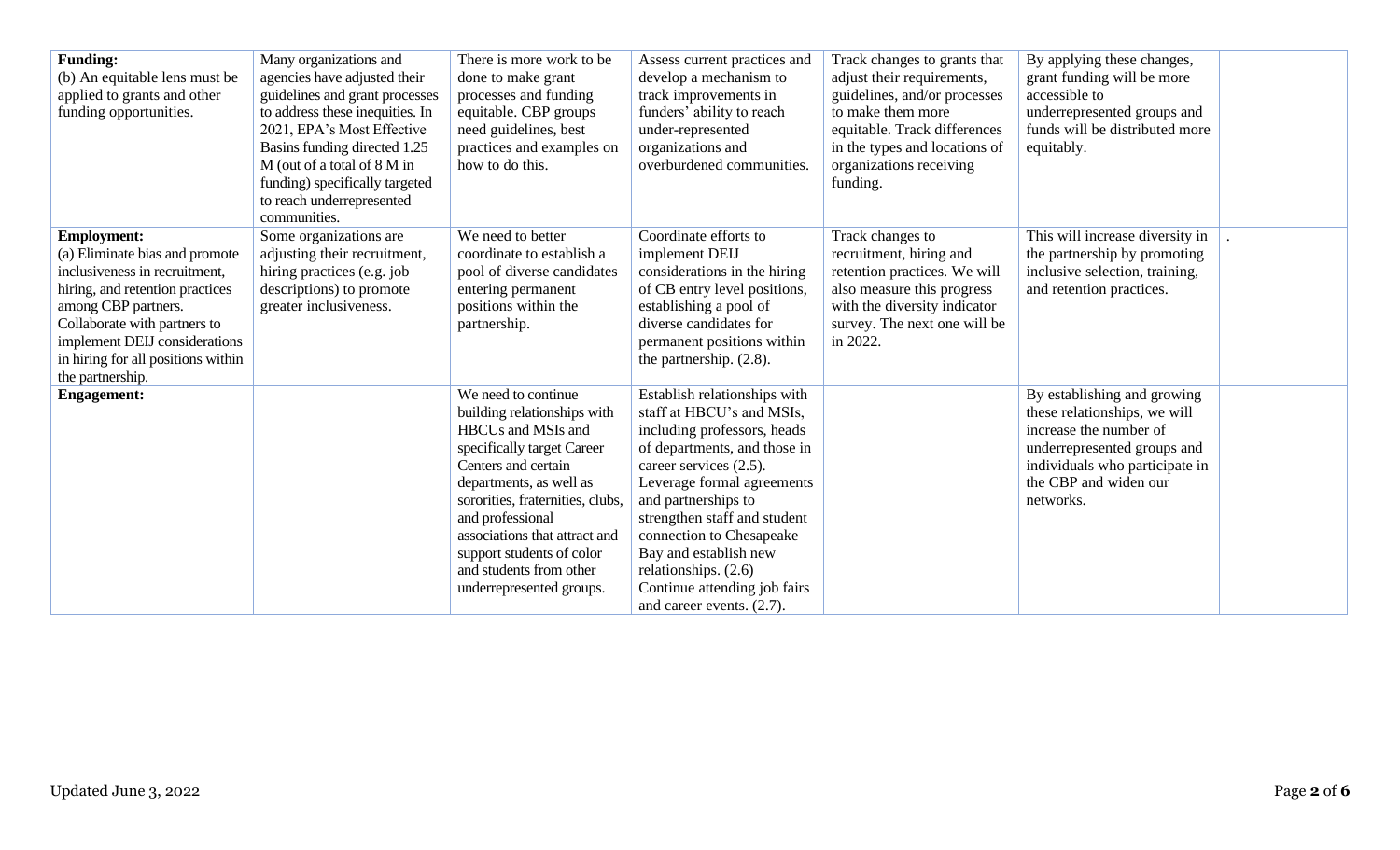| <b>Organizational Culture:</b><br>(a) Advance diversity, equity,<br>inclusion, and justice in all<br>aspects of organizational<br>culture and work.<br>(b) Partner with GITs,<br>workgroups, and other teams<br>of the CBP to advance DEIJ<br>goals in the work of the other<br>Chesapeake Bay Watershed<br>Agreement outcomes. | DEIJ is becoming a prevalent<br>discussion point in meetings and<br>initiatives throughout the<br>partnership. In addition, some<br>staff and partners have received<br>DEIJ-related training. We have<br>developed a better<br>understanding of the<br>economical and societal benefits<br>of incorporating DEIJ<br>considerations in restoration and<br>conservation activities (3.7).<br>There is a new SRS question<br>that asks GITs and workgroups<br>to identify how they are<br>integrating DEIJ into their work. | In Scope 11, focus groups<br>revealed that, while the<br>CBP has established a<br>strong foundation, there is<br>much work yet to do to<br>advance DEIJ within CBP.<br>We need to intentionally<br>reach out to other CBP<br>groups for collaboration<br>and aid the DEIJ<br>coordinator in supporting<br>all GITs and Workgroups<br>in integrating DEIJ into<br>their work. | Collaborate with the DEIJ<br>coordinator to implement<br>key elements of the DEIJ<br>Implementation plan and<br>accountability framework.<br>Develop and offer additional<br>trainings and tools that<br>enable other groups to<br>consider DEIJ in their work.<br>(4.5, 4.7). | Use the "Measures of Success"<br>column in the Action Plans<br>section of the CBP DEIJ<br>Implementation Plan to assess,<br>for each of the priority<br>recommendations, whether<br>progress has been made.<br>i) Track number of coordinated<br>efforts and partnered projects<br>with other teams.<br>(ii) Track how many teams<br>consider DEIJ, e.g. through<br>their narrative responses, logic<br>and action tables, site<br>selections, membership, and<br>GIT funding projects. | By collaborating on the<br>implementation of the DEIJ<br>implementation plan, we will put<br>in place the organizational<br>infrastructure and foster the<br>cultural shifts needed to advance<br>DEIJ in all aspects of our<br>organizational culture and work.<br>By continuing to work with<br>other workgroups and GITs, we<br>will create meaningful<br>opportunities to engage currently<br>underrepresented stakeholder<br>groups and incorporate DEIJ in<br>the implementation of the<br>Chesapeake Bay Watershed<br>Agreement. |             |
|---------------------------------------------------------------------------------------------------------------------------------------------------------------------------------------------------------------------------------------------------------------------------------------------------------------------------------|---------------------------------------------------------------------------------------------------------------------------------------------------------------------------------------------------------------------------------------------------------------------------------------------------------------------------------------------------------------------------------------------------------------------------------------------------------------------------------------------------------------------------|------------------------------------------------------------------------------------------------------------------------------------------------------------------------------------------------------------------------------------------------------------------------------------------------------------------------------------------------------------------------------|--------------------------------------------------------------------------------------------------------------------------------------------------------------------------------------------------------------------------------------------------------------------------------|-----------------------------------------------------------------------------------------------------------------------------------------------------------------------------------------------------------------------------------------------------------------------------------------------------------------------------------------------------------------------------------------------------------------------------------------------------------------------------------------|-----------------------------------------------------------------------------------------------------------------------------------------------------------------------------------------------------------------------------------------------------------------------------------------------------------------------------------------------------------------------------------------------------------------------------------------------------------------------------------------------------------------------------------------|-------------|
| <b>External/nexus factors:</b><br>Account for effects from<br>climate change and additional<br>public health considerations.<br>Note: could also be from<br>policy and economic factors<br>(e.g., student debt)                                                                                                                 | There is increased awareness<br>of the importance of external<br>factors, and there seems to be<br>a slow but real shift to<br>incorporate social science,<br>public health, and climate<br>resiliency perspectives across<br>the board in CBP's work.<br><b>EJScreen and the Diversity</b><br>dashboard are two tools that<br>help us understand the nexus<br>between factors in the<br>communities we serve.                                                                                                            | We need to better<br>understand and address the<br>effects from external<br>factors such as climate<br>change, public health, and<br>economic inequity. By<br>understanding the<br>implications, we can take<br>steps to mitigate them.                                                                                                                                      | Understand and attempt to<br>mitigate the effects of<br>external factors. Connect<br>with other organizations<br>who are at the forefront of<br>these issues e.g., public<br>health groups, climate<br>change/resiliency groups,<br>other federal agencies (3.6).              | Track conversations related<br>to external or nexus factors<br>and what decisions or actions<br>come out of such<br>conversations. Track number<br>of organizations that we<br>connect to.                                                                                                                                                                                                                                                                                              | By more intentionally<br>incorporating external/nexus<br>factors in our conversations<br>and work, the better we will<br>be able to take steps to<br>mitigate their effects in our<br>work to meet the diversity<br>outcome.                                                                                                                                                                                                                                                                                                            |             |
| <b>Partnerships:</b><br>(a) Create and maintain<br>partnerships with<br>underrepresented individuals<br>and stakeholder groups.<br>(b) Engage with HBCUs,<br>MSIs, and other groups and<br>associations that attract and<br>support underrepresented<br>individuals.<br>Updated June 3, 2022                                    | We have made connections<br>with underrepresented<br>individuals and stakeholder<br>groups by engaging them in<br>workgroup meetings, the<br>steering committee, and<br><b>Diversity Workgroup Presents</b><br>webinars. MOU with Virginia<br>State University has an active<br>workplan and will strengthen<br>student and faculty connection<br>to the Chesapeake Bay through<br>interaction with CBP partners.                                                                                                         | We need to continue<br>building relationships with<br>underrepresented/<br>overburdened<br>communities and with<br>HBCUs and MSIs.                                                                                                                                                                                                                                           | Meet with leaders of newly<br>identified groups. Address<br>barriers to increase<br>accessibility and enable<br>participation.                                                                                                                                                 | Once we develop a better<br>understanding of EJ<br>communities and<br>underrepresented<br>organizations, we will track<br>how many leaders/groups we<br>connect with. We also<br>measure this progress with the<br>diversity indicator. Track the<br>number of HBCUs/ MSIs we<br>have reciprocal relationships<br>with. This would include<br>number of schools/events<br>attended and number of staff<br>and faculty engaged.                                                          | By establishing and growing<br>these relationships, we will<br>increase the number of<br>underrepresented groups and<br>individuals that are connected<br>to and engaged in the<br>partnership's efforts,<br>including decision-making<br>and implementation efforts.                                                                                                                                                                                                                                                                   | Page 3 of 6 |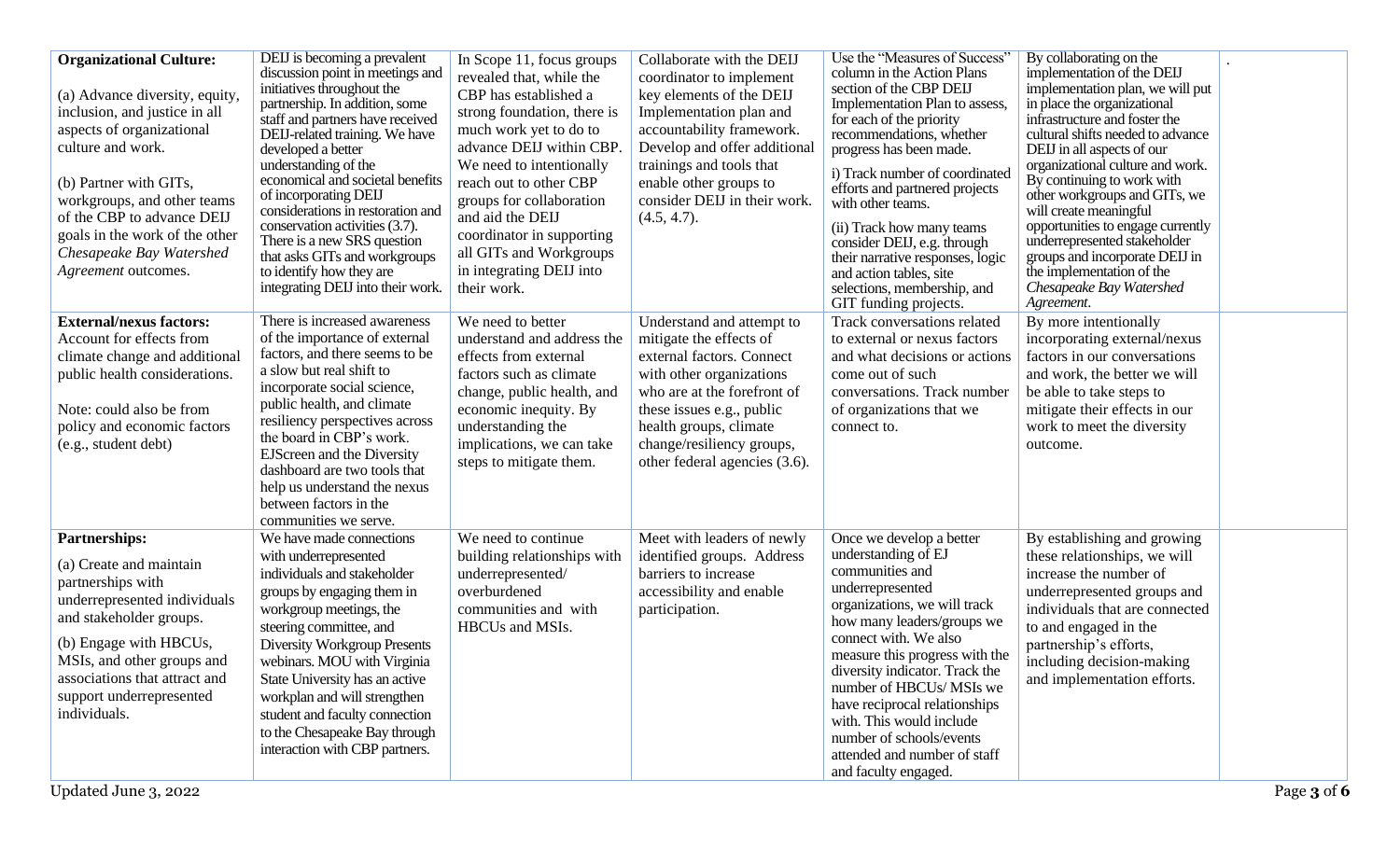| ACTIONS - [2022-2023]                                                                                                                                                                                                  |                                                                                                                                                                                                                                           |                                                                                                                                                                                                                                                                                                                                                                                                                                                                   |                                                                                                                         |                            |                                                               |  |  |
|------------------------------------------------------------------------------------------------------------------------------------------------------------------------------------------------------------------------|-------------------------------------------------------------------------------------------------------------------------------------------------------------------------------------------------------------------------------------------|-------------------------------------------------------------------------------------------------------------------------------------------------------------------------------------------------------------------------------------------------------------------------------------------------------------------------------------------------------------------------------------------------------------------------------------------------------------------|-------------------------------------------------------------------------------------------------------------------------|----------------------------|---------------------------------------------------------------|--|--|
| Action #                                                                                                                                                                                                               | <b>Description</b>                                                                                                                                                                                                                        | <b>Performance Target(s)</b>                                                                                                                                                                                                                                                                                                                                                                                                                                      | <b>Responsible Party (or</b><br>Parties)                                                                                | Geographic<br>Location     | <b>Expected</b><br><b>Timeline</b>                            |  |  |
|                                                                                                                                                                                                                        | Management Approach 1: Enhance communication, education, and outreach.                                                                                                                                                                    |                                                                                                                                                                                                                                                                                                                                                                                                                                                                   |                                                                                                                         |                            |                                                               |  |  |
| 1.1                                                                                                                                                                                                                    | Continue inviting guest speakers to virtual and<br>in-person meetings and webinars to highlight<br>local work and make connections with<br>underrepresented individuals. Provide platform<br>for smaller organizations to be heard.       | Highlight at least one local group/project at each in-person WG<br>meeting to promote mutual learning and provide a platform for<br>the featured group/project to reach a wider audience.<br>Collaborate with Communications to host at least 4 webinars<br>open to the public annually that feature diversity WG members'<br>work.                                                                                                                               | Chair, Coordinator and Staffer<br>of the WG with input from WG<br>members and Steering<br>Committee.                    | CB watershed               | Ongoing                                                       |  |  |
| 1.2                                                                                                                                                                                                                    | Continue to send workgroup newsletter with<br>funding opportunities, conferences, events and<br>updates to share information about helpful<br>resources with a broader, more diverse audience.                                            | Grow the membership of this list to include new relationships<br>such as those with HBCUs and MSIs.                                                                                                                                                                                                                                                                                                                                                               | Staffer of the WG with input<br>from WG members                                                                         | CB watershed               | Ongoing                                                       |  |  |
| 1.3                                                                                                                                                                                                                    | Improve understanding of EJ communities and<br>underrepresented organizations in the CB<br>Watershed and develop stronger relationships<br>with them.                                                                                     | 1. Continue research to develop a better understanding of<br>specific EJ communities and currently underrepresented<br>organizations serving them in the CB Watershed, including<br>those led by and/or serving returning citizens.<br>2. Reach out to and build relationships with leaders of<br>underrepresented organizations identified who are not yet<br>connected to the CBP partnership in some way.                                                      | 1. Summer 2022 intern with<br>additional input from WG<br>members<br>2. CCC member; capacity<br>building CStream intern | CB watershed               | 1. Summer and Fall<br>of 2022<br>2. Fall 2022-<br>Summer 2023 |  |  |
| 1.4                                                                                                                                                                                                                    | Increase visibility of DEIJ implementation, the<br>tools CBP identifies and/or develops on<br>inclusive practices for recruitment, hiring and<br>retention, racial equity and EJ issues.                                                  | Post tools onto Diversity WG website, partner sites, and share widely<br>via email and other avenues. Develop a schedule of opportunities to<br>deliver the tools or recommendations through trainings (such as the<br>allyship series in CBP), presentations at conferences, etc.                                                                                                                                                                                | <b>DEIJ</b> Coordinator                                                                                                 | CB watershed<br>and beyond | Ongoing                                                       |  |  |
| Management Approach 2: Create and expand employment opportunities for underrepresented individuals and communities by strengthening connections to<br>existing resources and creating new avenues for career building. |                                                                                                                                                                                                                                           |                                                                                                                                                                                                                                                                                                                                                                                                                                                                   |                                                                                                                         |                            |                                                               |  |  |
| 2.1                                                                                                                                                                                                                    | Foster relationships with staff at HBCU's and<br>MSIs, including professors, heads of<br>departments, and those in career services and<br>leverage formal agreements to strengthen staff<br>and student connection to the Chesapeake Bay. | Connect with university/college career centers and science,<br>agriculture, and additional departments, as well as sororities,<br>fraternities, clubs, and professional associations that attract and<br>support students of color and students from other<br>underrepresented groups at such universities and colleges.<br>Identify one or more points of contact to share open positions or<br>determine another process to share opportunities. Identify other | DWG Coordinator, Contacts at<br>MOU Universities, WG<br>members                                                         | CB watershed               | Ongoing                                                       |  |  |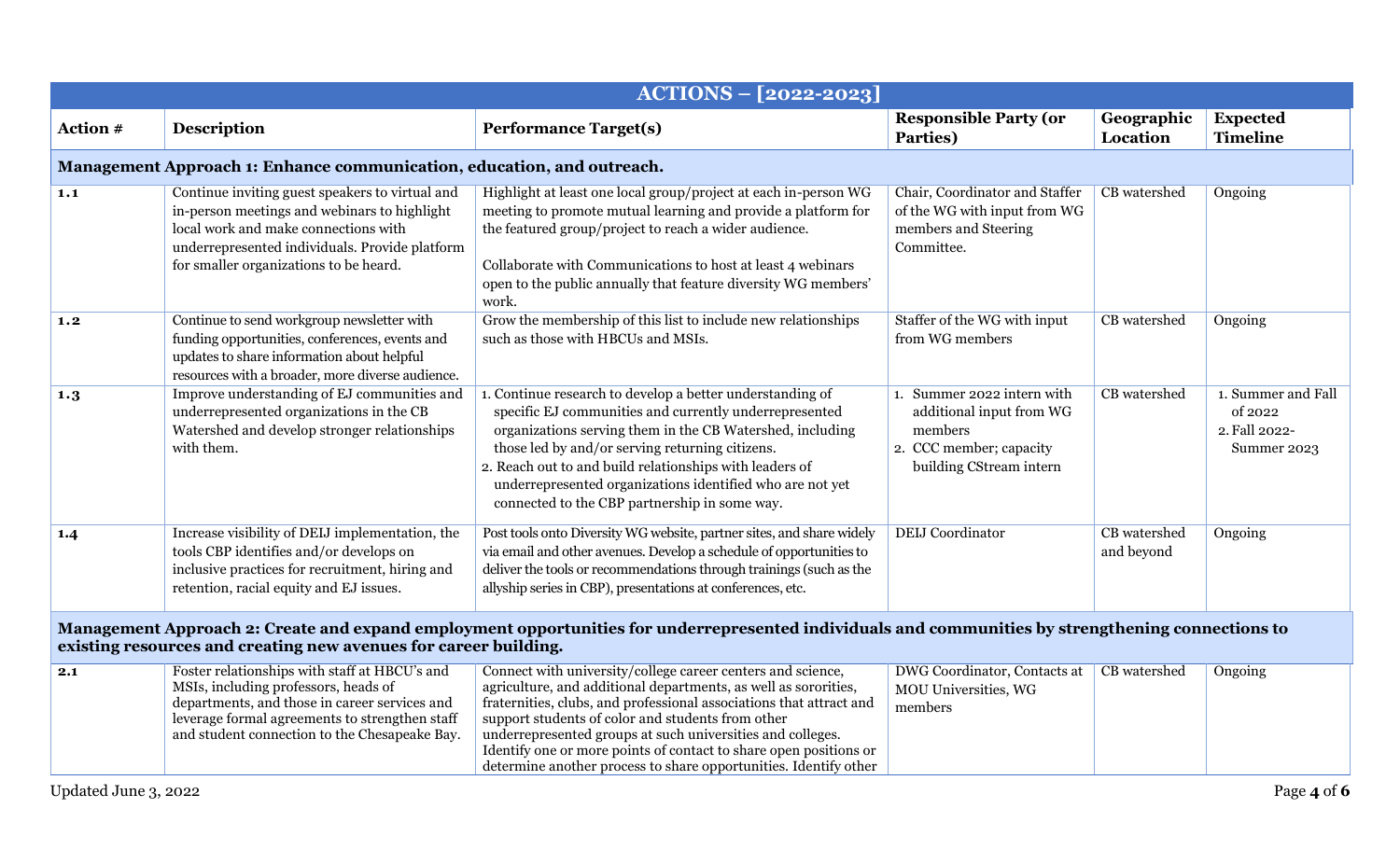| $ACTIONS - [2022-2023]$ |                                                                                                                                                                                                                                                                         |                                                                                                                                                                                                                                                                                                                    |                                                                                                                                                                            |                        |                                    |  |  |  |
|-------------------------|-------------------------------------------------------------------------------------------------------------------------------------------------------------------------------------------------------------------------------------------------------------------------|--------------------------------------------------------------------------------------------------------------------------------------------------------------------------------------------------------------------------------------------------------------------------------------------------------------------|----------------------------------------------------------------------------------------------------------------------------------------------------------------------------|------------------------|------------------------------------|--|--|--|
| Action #                | <b>Description</b>                                                                                                                                                                                                                                                      | <b>Performance Target(s)</b>                                                                                                                                                                                                                                                                                       | <b>Responsible Party (or</b><br>Parties)                                                                                                                                   | Geographic<br>Location | <b>Expected</b><br><b>Timeline</b> |  |  |  |
|                         |                                                                                                                                                                                                                                                                         | existing partnerships or formal relationships between<br>HBCUs/MSIs and CBP organizations. Continue and promote<br>activities under MOUs.                                                                                                                                                                          |                                                                                                                                                                            |                        |                                    |  |  |  |
| 2.2                     | Provide resources to help facilitate<br>student/entry level engagement and support for<br>career development for underrepresented<br>individuals.                                                                                                                       | Provide training on how to apply for jobs, attend job fairs, set up<br>mentorship opportunities, interview prep, and other career<br>development events to promote internship and employment<br>opportunities within CBP organizations. Host C-StREAm<br>internships.                                              | Coordinator, Steering<br>Committee, WG members; C-<br>Stream Coordinator; Staffer<br>Coordinator (in the form of<br>bimonthly touch base between<br>DWG and coordinators?) | CB watershed           | Ongoing                            |  |  |  |
| 2.3                     | Facilitate a semi-annual Management Board<br>exchange of progress, best practices and ideas for<br>increasing diversity of the CBP staff and partners.                                                                                                                  | Ask MB members to report on their efforts to incorporate DEIJ<br>into their activities and recruitment efforts. The facilitator will<br>promote exchange of best practices and discussion.                                                                                                                         | GIT 6, DEIJ coordinator                                                                                                                                                    | CB watershed           | Ongoing                            |  |  |  |
|                         | Management Approach 3: Promote environmental justice through the meaningful involvement and fair treatment of all people, regardless of race, color, national<br>origin or income, in the implementation of the CB Watershed Agreement.                                 |                                                                                                                                                                                                                                                                                                                    |                                                                                                                                                                            |                        |                                    |  |  |  |
| 3.1                     | Connect leaders of stakeholder groups<br>identified in section 1 with other workgroups<br>and teams of the CBP so they can participate in<br>the decision-making process, obtain resources,<br>or otherwise inform the implementation of the<br>CB watershed agreement. | Intentionally connect leaders/stakeholders and Diversity<br>Workgroup members to CBP teams based on common interests<br>(e.g., connect those interested in water quality with WQGIT) so<br>they can be informed, have the ability to comment and<br>participate to the extent that they're interested or available | WG members, coordinators<br>and staffers of CBP<br>workgroups and GITs.<br>CStream intern 2022 (DEIJ)                                                                      | <b>CBPO</b>            | Ongoing                            |  |  |  |
| 3.2                     | Develop a better understanding of effects from<br>external factors such as climate change, public<br>health, and economic inequity. By<br>understanding the implications, we can then<br>take steps to mitigate them.                                                   | Work with STAR to address this science need.<br>Connect with other organizations and CB groups who are at the<br>forefront of these issues e.g., public health groups, climate<br>change/resiliency groups.                                                                                                        | WG members                                                                                                                                                                 | CB watershed           | 2022-2023                          |  |  |  |
| 3.3                     | Develop a better understanding of the<br>economic and societal benefits of<br>incorporating DEIJ considerations in<br>restoration and conservation activities, and<br>provide this information to funders and others<br>involved in decision-making.                    | Work with Budget and Finance Workgroup and NCEE to<br>A.<br>secure a contractor to conduct a study on this topic.<br>B. Strategic engagement with outcome teams as they go<br>through SRS process                                                                                                                  | A. Coordinator supports<br>NCEE on this study.<br>B. DWG supports<br>Communication team<br>efforts                                                                         | CB watershed           | 2022-2023                          |  |  |  |